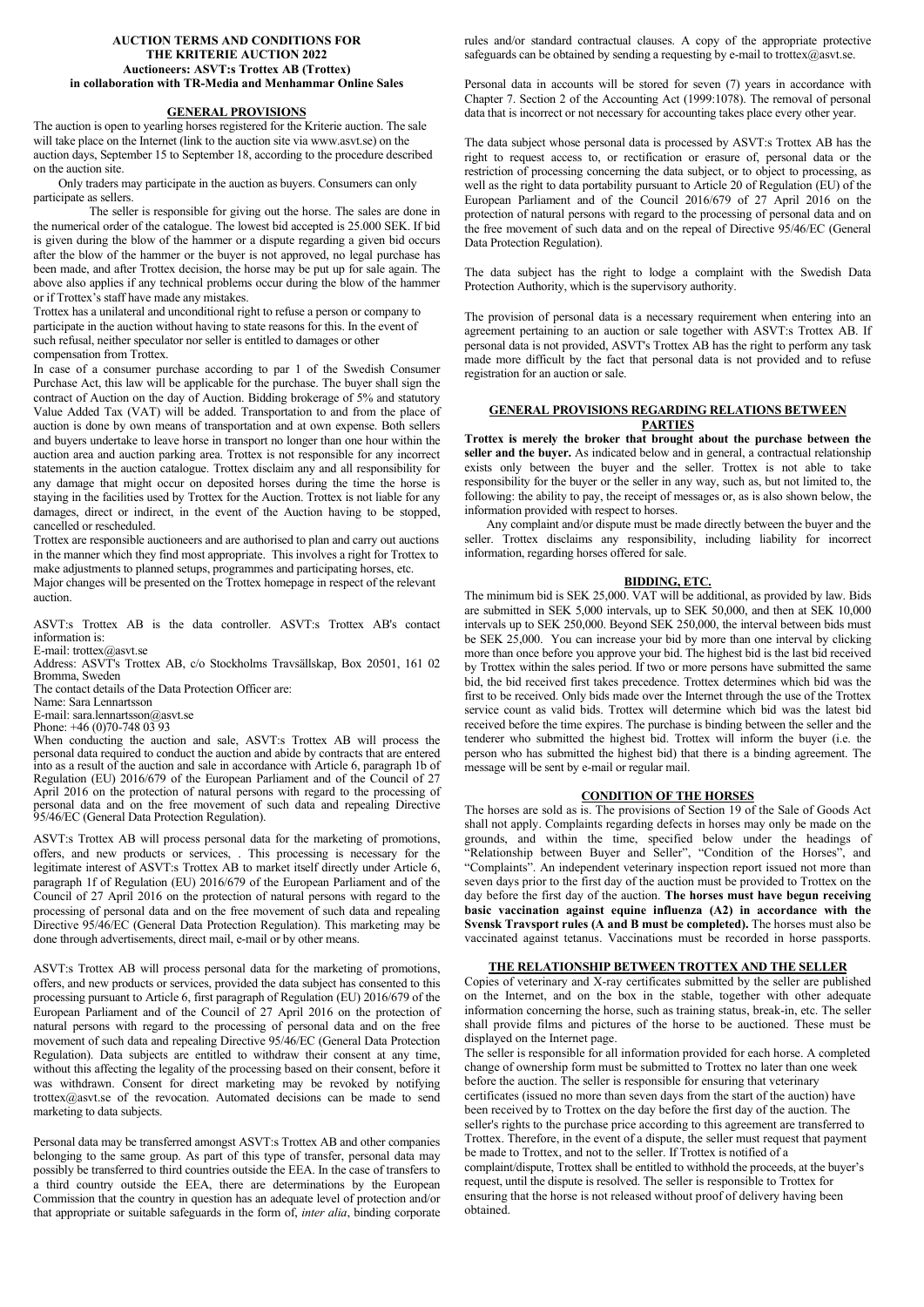In the event that the seller agrees with the buyer on an extended payment period separate from these terms and conditions, Trottex will invoice the seller for all costs owed to Trottex, including, but not limited to, hammer price commission. The seller is then also responsible for invoicing and collecting the purchase price and related items from the buyer.

The seller acknowledges that it understands that Trottex does not check ability to pay during the bidding

**Seller accepts a 14-days seller's credit to the bidder. The seller bears the credit risk in this context, as well as in other cases where the seller extends credit. Settlement to the seller takes place 74 days after sale in cases where samples have been taken in order to test for the use of anabolic steroids. Otherwise, settlement to the seller is made 30 days after the sale.**

### **REGISTRATION AND FEES**

In the case of registrations received by Trottex until **June 2 2022**, the fee per horse is SEK 5,000. All sellers at the auction must be members of ASVT. Upon registration, a seller of more than four horses pays for the first four horses, with the remaining registration fee is deducted upon settlement. In addition, there is a stake fee of SEK 1,000 per horse for the auction race. The stake fee must be paid at the same time as the registration fee is paid. **The registration fee is invoiced and must be paid without the need for a request within the time specified on the invoice.** 

 For horses that are withdrawn in writing by **July 4 2022**, a fee of SEK 1,000 will be charged. If a horse is withdrawn, the registration fee will be refunded only in the event of the horse's death. If a horse is withdrawn due to an acute or contagious disease that can be substantiated by a veterinary certificate issued by the district veterinarian and approved by Trottex, no fee will be charged beside the registration fee and the stake fee for the auction race. In the event of withdrawal on veterinary grounds, a veterinary certificate or death certificate must reach Trottex no later than the date of the auction. If a horse is withdrawn for other reasons in the period July 4 2022 – September 14 2022, or if not veterinary certificate is submitted as per above, a fee of SEK 5,000 will be charged. If a horse is withdrawn after September 14 2022, a fee of SEK 20,000 will be charged. In the case of horses included in the auction catalogue but which are withdrawn from the auction (including horses withdrawn on veterinary grounds), a further fee of SEK 1,000 will be charged in all cases except for horses which have been put down. The auction race entry fee must be paid at the same time as the withdrawal fee, if any, or at the latest in connection with the settlement.

\*\* The auction may be moved or cancelled following a unilateral decision by Trottex. If a new auction cannot be held within two months of the scheduled time, the auction agreement will expire between the parties. \*\* Trottex will not be liable for any direct or consequential damage in the event the auction is cancelled or moved.

## **COMMISSIONS**

Sales commission of 5% is due on the purchase sum and is calculated based on the amount (excluding VAT) between SEK 0 and SEK 100,000. Sales commission of 3% is due on the purchase sum (excluding VAT) in excess of SEK 100,000. Maximum SEK 12,500. In the event of a recall, a recall commission of 5% will instead be added for the recall amount (excluding VAT) for sums between SEK 30,000 and SEK 300,000. A recall commission of 10% will be due for the part of the recall amount (excluding VAT) that exceeds SEK 300,000. A stake fee of SEK 1,000 will also be charged for all horses that are recalled or remain unsold.

### **AUCTION RACE**

All warmblood trotters that were been included in Trottex auction catalogues as yearlings and for whom the stakes have been paid are eligible for the auction race. The amount of the stakes and time when those must be paid are included in the terms and conditions for the auction. Auction races will be held at Solvalla during the Kriterie week for two-year-olds and during Elitloppet week for three-year-olds. For both two- and three-year-olds there will be a stallion/gelding class and a mare class. In case too many horses are registered for the races, Trottex and Solvalla may decide to divide the races, as well as the purse. The races can only be divided once. If after the division there are still too many horses, the selection will take place according to ST's rules. If the races do not have full registration, Trottex and Solvalla reserve the right to merge the open class and the mare class into one race. Other terms of the auction races will be determined by the rules of the races.

## **RELATIONSHIP BETWEEN THE BUYER AND THE SELLER, CONDITION OF HORSES AND COMPLAINTS, ETC**

Any complaint/dispute will be settled directly between the buyer and the seller. Trottex is not liable for any damages due to incorrect information or incorrect statements given at any time regarding the horses.

The seller is only liable for hidden defects and only if the defect will affect the horse´s ability as a trotter. The buyer may only claim liability for hidden defects if the buyer within 14 days from the auction performs a veterinary inspection/X-ray and forwards a written complaint that is received by Trottex within 14 days from the auction.

Irrespective of the above, the buyer may claim liability for hidden defects if the horse has tested positive using anabolic steroids. This providing the sample for analysis has been taken no later than the day of auction and a written complaint has been received by Trottex no later than 60 days from the auction.

Thereafter no demands can be made towards the seller unless the seller has acted fraudulent.

If the horse is returned, the buyer will pay for the transportation to the seller. The buyer will pay all other expenses, which might have occurred after the blow of the hammer, such as training fees and the like, until the horse is returned. Trottex shall be entitled to charge full buyer and vendor commission, calculated on the sale amount on the fall of the hammer, even in the event of the purchase being the subject of a complaint. The payment responsibility for buyer commission and contribution to the running of the auction transfers to the vendor as soon as a complaint has been submitted by the buyer and approved by the vendor. Any disputes will be conducted directly between the buyer and the seller. The buyer is consequently obliged to accept that the seller will replace the auctioneer as a party in any claims. The seller is not responsible for damage which might strike another animal or human beings through a contagious decease, which the animal was carrying at the time of the sale and which the seller had not noticed nor should have noticed through careful inspection in connection with the delivery. The buyer is aware that additions to the auction statements can be left by the speaker as well as through postings in the auction hall. Information given in these ways is valid against the buyer. If complaint/dispute is reported to Trottex according to the above, Trottex has the right to withhold payment in full at the buyer's request until the dispute is settled.

### **RELATIONSHIP BETWEEN THE BUYER AND THE SELLER, SPECIAL TERMS AND CONDITIONS**

If the seller reserves the right to future covering rights, this must be stated on the horse's page in the auction catalogue. If the auction catalogue states that the seller reserves the right to a certain number of covering rights, the terms and conditions of these are as follows unless otherwise agreed by the seller and buyer.

 The seller is entitled to use the sold stallion for the number of covers stated in the auction catalogue per annum and no additional payment shall be due to the buyer. This shall be calculated from the date of sale and continue throughout the stallion's lifetime or until it is castrated. The seller is also entitled to assign these rights to third parties.

 Upon resale of the stallion by the buyer, the buyer must undertake to preserve the seller's rights by ensuring the seller retains the number of covering rights that they are entitled to as per these terms and conditions. The buyer is also responsible for ensuring that the seller's rights are maintained following any resale.

 In the event of a breach of these provisions by the buyer, the buyer must pay damages to the seller for each covering that is lost due to the buyer's breach of contract. The damages per lost cover shall be equal to whichever amount is highest out of 1) the current live foal fee for the transferred horse, 2) 1% of the final bid for the horse, or 3) SEK 5,000.

## **RELATIONSHIP BETWEEN TROTTEX AND THE BUYER TERMS OF PAYMENT**

Payment shall be made to Trottex as invoiced with 14 days' credit. In case of a delay in payment, penalty interest will be charged at a rate of 16 per cent from the due date of the invoice. Title to the horse passes to the buyer at the blow of the hammer. It rests upon the buyer to keep the horse insured until full payment has been made. Insurance is automatically taken out for 1 day after the auction at the insurance company with which Trottex co-operates, but the horse can be insured with another company during the day if desired.

If the horse is not delivered in a timely manner and this delay is due to the buyer or any fact or circumstance related to the buyer, the risk of loss passes to the buyer once the seller has fulfilled his or her obligations required in order for the hand-over to take place. The buyer is aware that he or she will not be protected against the creditors of the seller until the handover takes place.

If the price of the horse has not been paid by seven days after the due date indicated on the invoice, Trottex has the right to take the following measures: 1) Cancel the purchase. If the purchase is cancelled, the buyer is required to pay damages equal to 10% of the purchase price, but not less than SEK 20,000, 2) Collect the claim with Trottex acting as the agent of the seller with the right to claim full compensation from the buyer for the costs of collection.

# **HAMMER PRICE COMMISSION**

The winning bidder will be charged the purchase price plus an additional 5% of the purchase price as a hammer price commission, with VAT added to the total. The hammer price commission goes to Trottex. The buyer will also be charged a stake fee for the auction race amounting to SEK 1,000 per horse. This stake fee must be paid at the same time as the purchase price and hammer price commission.

# **RESERVATION OF TITLE**

The Seller reserves the right to repossess sold animals and any offspring they may have until payment in full has been made. This reservation of title passes to Trottex in cases where Trottex has extended credit, until the buyer has paid in full. The horse will not be handed over payment in full has been made.

### **FOREIGN BUYERS**

An export fee will be added in the case of foreign buyers who choose to export the horse. The export fee shall be paid to Svensk Travsport. In the case of foreign buyers who remove the horse from Sweden within one month of the auction date and who have notified the secretariat that the horse is to be exported, the VAT will